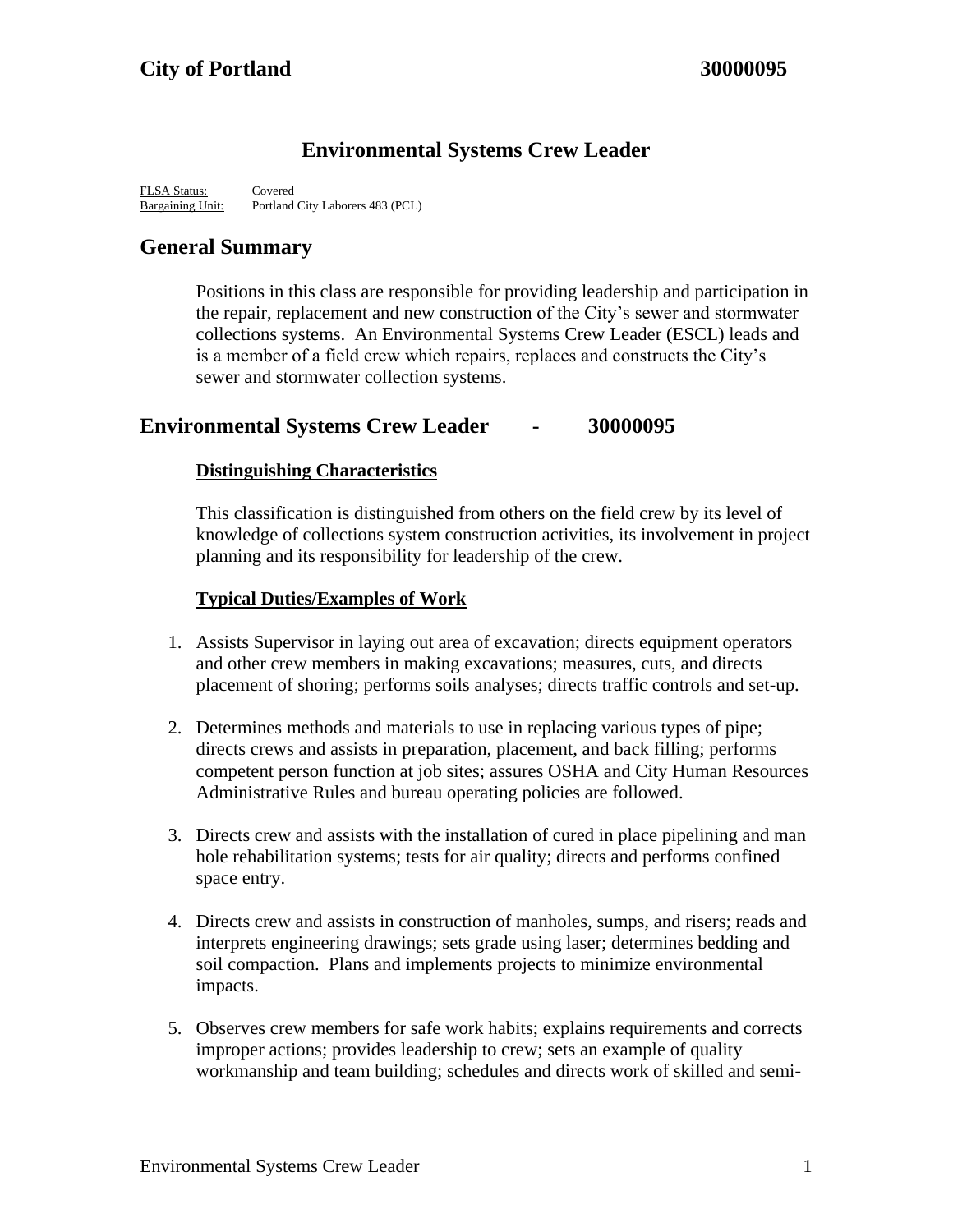skilled workers; trains new employees as needed; resolves work quality or personality conflicts with crew members; refers problem issues to supervisor.

- 6. Completes report forms in a timely manner and legibly writes description of work performed; uses computer to track time, materials, and equipment used on each project; responds to citywide emergencies.
- 7. Responds to calls to work during emergencies.
- 8. Performs related duties as assigned.

#### **Required Knowledge, Skills and Abilities**

Knowledge of: methods, materials and tools used to construct, repair, and replace sanitary and storm sewer systems related services; methods and materials used in shoring deep trenches and shafts; methods and materials approved for back filling excavations; Oregon Safety Code chapters covering sanitary and storm sewer construction and maintenance activities; City Code Title 10, Erosion And Sediment Control, and Best Management Practices to minimize projects' impact on the environment.

Ability to: learn and use safe working practices; read grade stakes and blue prints; read and interpret gas detector; provide leadership to work crew; work effectively with co-workers in a diverse workforce, and respond appropriately to question/concerns from other employees and the public

Skill in: establishing and maintaining effective working relationships with subordinates, other employees and the general public; use a computer; performing measurements and arithmetic computations including multiplication, division, fractions, decimals and conversions.

#### **Special Requirements**

Valid Class "A" Commercial Driver's License; confined space certification; competent person certification; shoring certification within 6 months of time of hire. Some positions may require additional endorsements, certifications or licenses.

#### **Classification History:**

Adopted: 2-03-99:

Class created as a result of DCTU Classification and Compensation Study 1998-99. This class is composed of the following classes: 1230 Sewer Construction Crew Leader Revised 04-17-79

Revised: 7-02-04